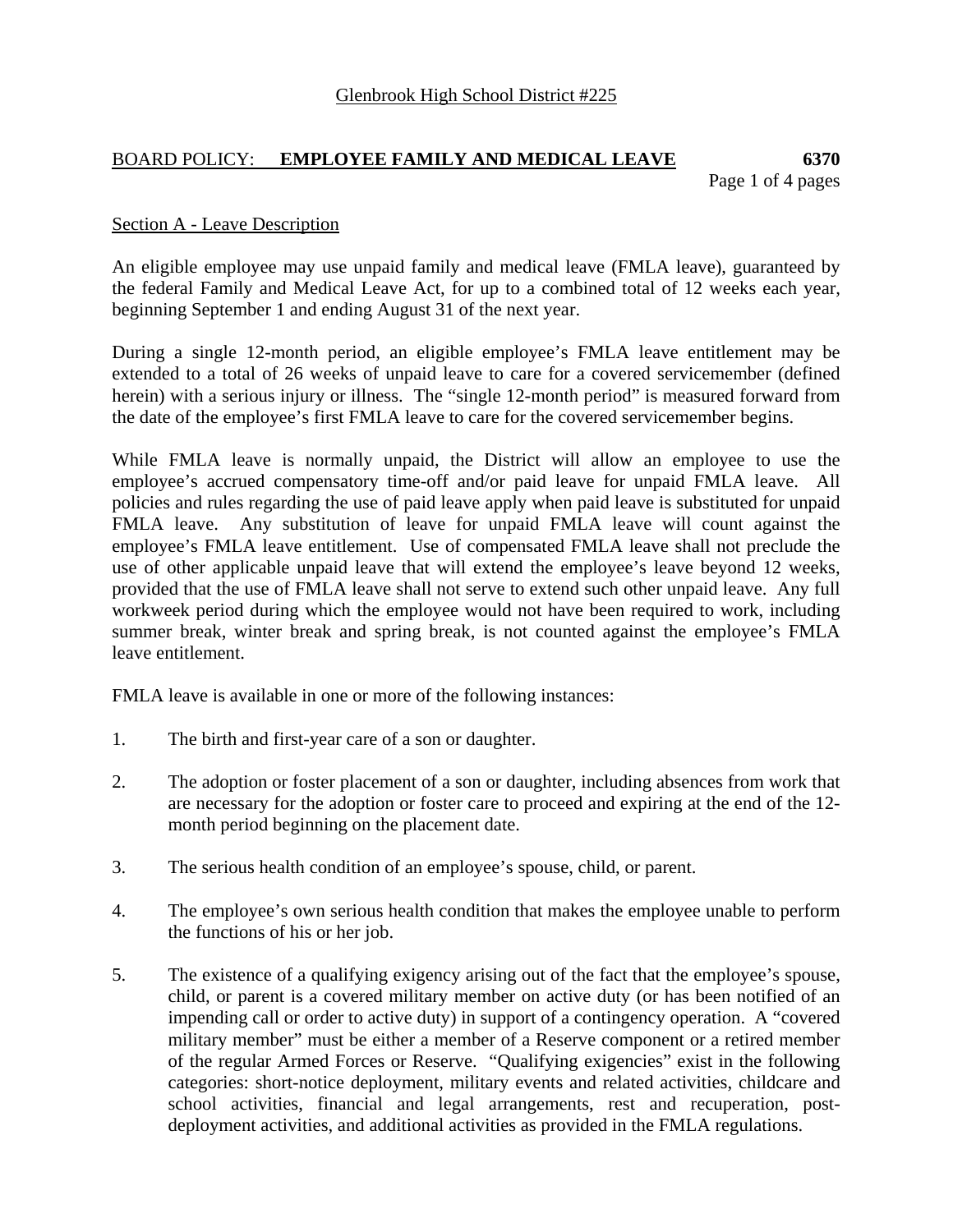## BOARD POLICY: **EMPLOYEE FAMILY AND MEDICAL LEAVE 6370**

#### Section A - Leave Description (Continued)

6. To care for the employee's spouse, child, parent, or next of kin who is a covered servicemember with a serious injury or illness. A "covered service member" is a member of the Armed Forces, including a member of the National Guard or Reserves, who has a serious injury or illness incurred in the line of duty for which he or she is undergoing medical treatment, recuperation, or therapy, is otherwise in outpatient status, or is otherwise on the temporary disability retired list.

If spouses are employed by the District, they may take a combined total of only 12-weeks for FMLA leaves when the reason for the leave is 1 or 2, above, or to take care for a parent with a serious health condition, or a combined total of 26 weeks for item 6 above.

An employee may be permitted to work on an intermittent or reduced-leave schedule in accordance with FMLA regulations.

#### Section B – Eligibility

To be eligible for FMLA leave, an employee must be employed at a worksite where at least 50 employees are employed within 75 miles. In addition, one of the following provisions must describe the employee:

- 1. The employee has been employed by the District for at least 12 months and has completed including use of paid leaves at least 1,250 hours of service during the 12 month period immediately before the beginning of the leave. The 12 months an employee must have been employed by the District need not be consecutive. However, the District will not consider any period of previous employment that occurred more than 7 years before the date of the most recent hiring, except when the service break is due to National Guard or Reserve military service or when a written agreement exists concerning the District's intention to rehire the employee.
- 2. The employee is a full-time classroom teacher.

## Section C – Requesting Leave

If the need for the FMLA leave is foreseeable, an employee must provide the superintendent or designee with at least 30 days' advance notice before the leave is to begin. If 30 days' advance notice is not practicable, the notice must be given as soon as practicable. The employee shall make a reasonable effort to schedule a planned medical treatment so as not to disrupt the District's operations, subject to the approval of the health care provider administering the treatment. The employee shall provide at least verbal notice sufficient to make the superintendent or designee aware that he or she needs FMLA leave, and the anticipated timing and duration of the leave. Failure to give the required notice for a foreseeable leave may result in a delay in grating the requested leave until at least 30 days after the date the employee provides notice.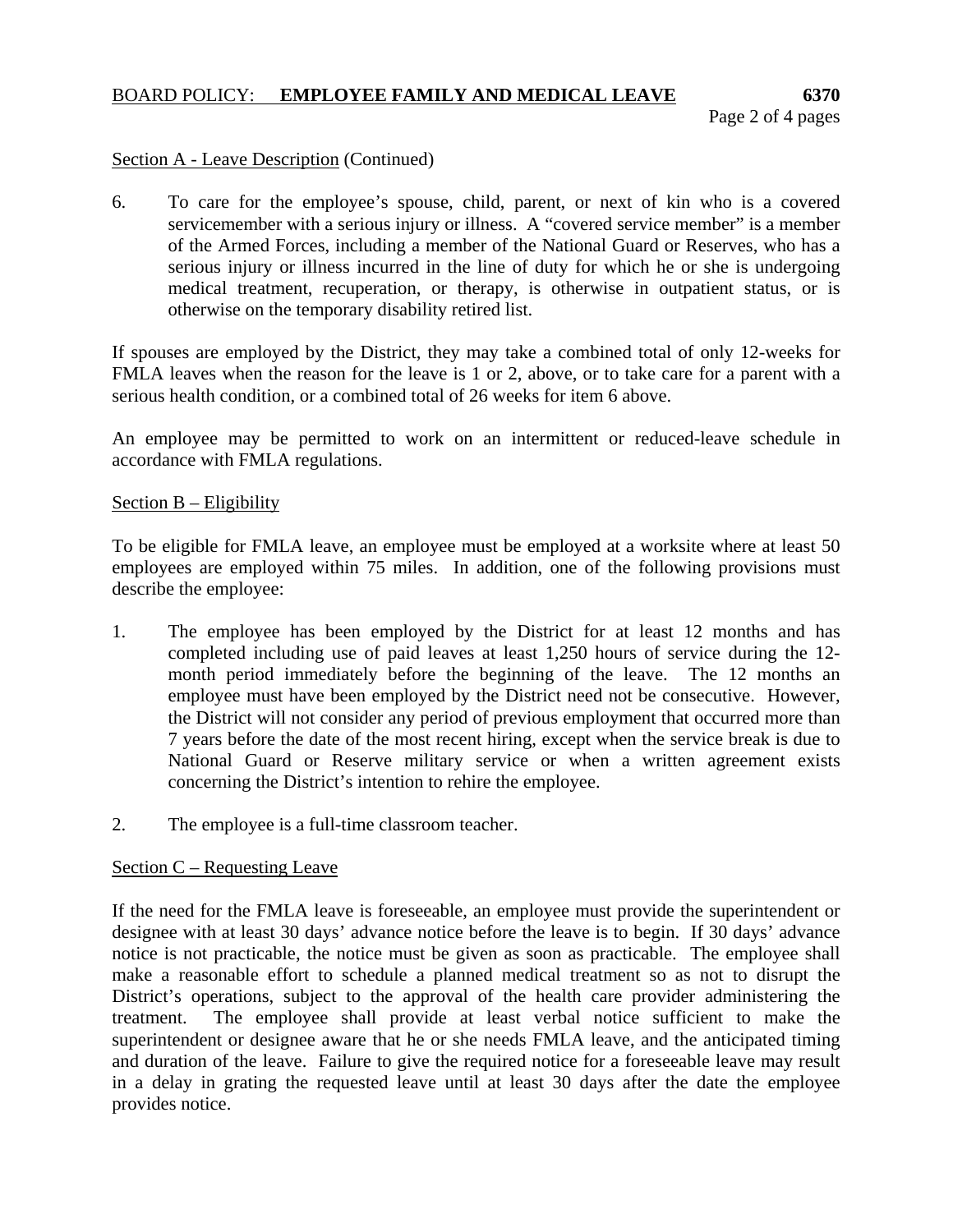## Section D – Certification

Within 15 calendar days after the superintendent or designee makes a request for certification for a FMLA leave, an employee must provide one of the following:

- 1. When the leave is to care for the employee's covered family member with a serious health condition, the employee must provide a certificate completed by the family member's health care provider.
- 2. When the leave is due to the employee's own serious health condition, the employee must provide a certificate completed by the employee's health care provider.
- 3. When the leave is to care for a covered servicemember with a serious illness or injury, the employee must provide a certificate completed by an authorized health care provider for the covered servicemember.
- 4. When the leave is because of a qualified exigency, the employee must provide a copy of the covered military member's active duty orders or other documentation issued by the military indicating that the military member is on active duty or call to active duty status in support of a contingency operation, and the dates of the covered military member's active duty service.

The District may require an employee to obtain a second and third opinion at its expense when it has reason to doubt the validity of a medical certification.

The District may require recertification at reasonable intervals, but not more than once every 30 days. Regardless of the length of time since the last request, the District may request recertification when the, (1) employee requests a leave extension, (2) circumstances described by the original certification change significantly, or (3) District receives information that casts doubt upon the continuing validity of the original certification. Recertification is at the employee's expense and must be provided within 15 calendar days after the request. The District may request recertification every 6 months in connection with any absence by an employee needing an intermittent or reduced schedule leave for conditions with a duration in excess of 6 months.

Failure to furnish a complete and sufficient certification on forms provided by the District may result in a denial of the leave request.

## Section E – Continuation of Health Benefits

During FMLA leave, employees are entitled to continuation of health benefits that would have been provided if they were working. Any share of health plan premiums being paid by the employee before taking the leave, must continue to be paid by the employee during the FMLA leave. A District's obligation to maintain health insurance coverage ceases if an employee's premium payment is more than 30 days late and the District notifies the employee at least 15 days before coverage will cease.